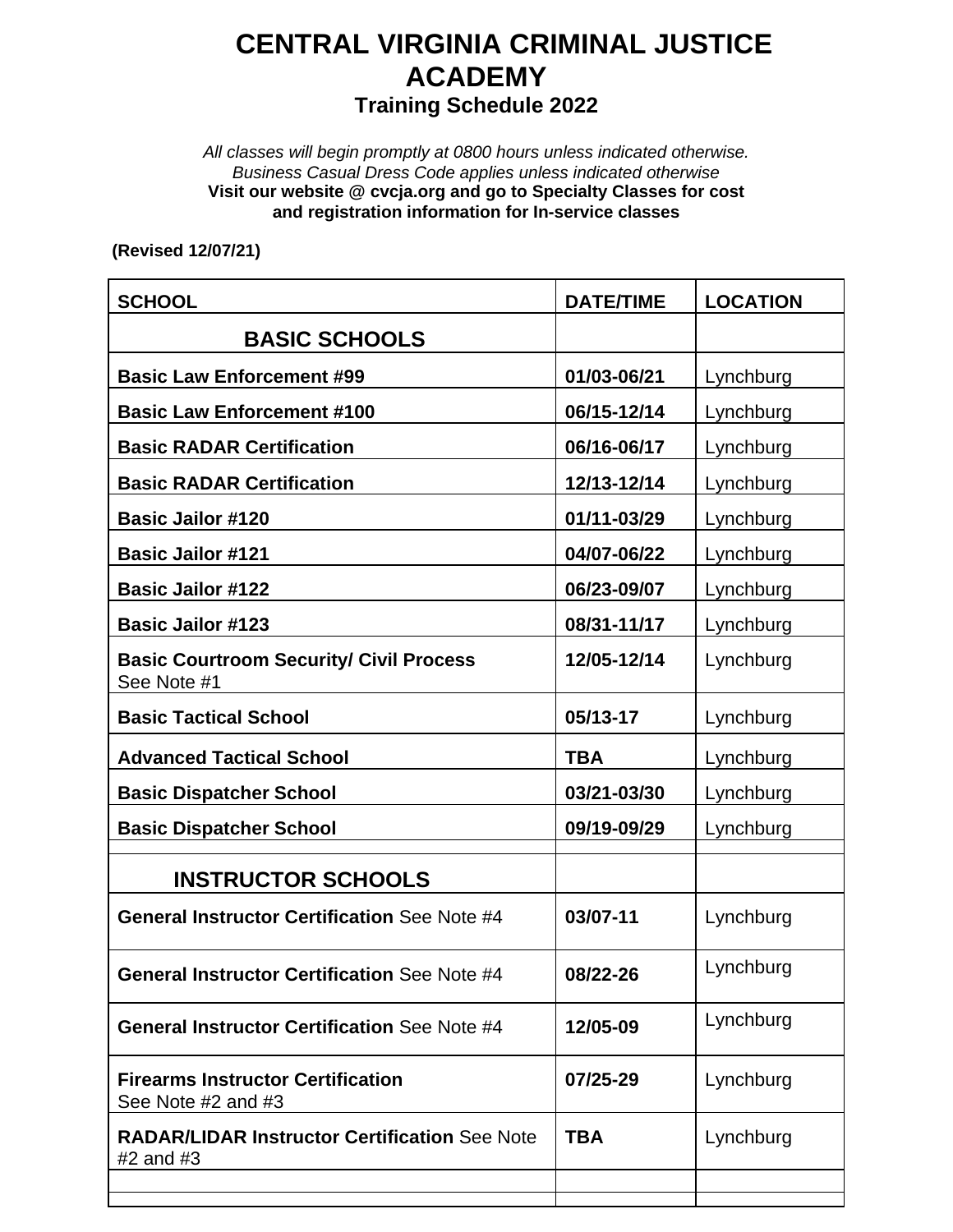| <b>SCHOOL</b>                                            | <b>DATE/TIME</b>  | <b>LOCATION</b> |
|----------------------------------------------------------|-------------------|-----------------|
| <b>Defensive Tactics Instructor Certification See</b>    | 12/05-12/13       | Lynchburg       |
| Note $#2$ and $#3$                                       |                   |                 |
|                                                          |                   |                 |
| <b>IN-SERVICE COURTROOM SEC./CIVIL</b><br><b>PROCESS</b> |                   |                 |
| The first two days of Law Enforcement Inservice          | SEE L.E.          |                 |
| will satisfy the 16 hrs required for CS/CP               | <b>IN-SERVICE</b> |                 |
| inservice.                                               | <b>SCHEDULE</b>   |                 |
|                                                          |                   |                 |
|                                                          |                   |                 |
| <b>FIRST LINE SUPERVISOR</b><br><b>JAIL CS/CP</b>        |                   |                 |
| <b>First Line Supervisor for Jail Personnel</b>          | 02/08-02/10       | Lynchburg       |
| <b>IN-SERVICE JAILOR</b>                                 |                   |                 |
| <b>Jailor In-service</b>                                 | 01/05-01/07       | Lynchburg       |
| <b>Jailor In-service</b>                                 | 01/19-01/21       | Farmville       |
| <b>Jailor In-service</b>                                 | 04/06-04/08       | Lynchburg       |
| <b>Jailor In-service</b>                                 | 04/13-04/15       | Lynchburg       |
| <b>Jailor In-service</b>                                 | 07/06-07/08       | Lynchburg       |
| <b>Jailor In-service</b>                                 | 10/03-10/05       | Farmville       |
| <b>Jailor In-service</b>                                 | 10/12-10/14       | Lynchburg       |
| <b>FIRST LINE SUPERVISOR</b><br><b>Law Enforcement</b>   |                   |                 |
| <b>First Line Supervisor</b>                             | 01/11-01/12       | Lynchburg       |
| <b>IN-SERVICE LAW ENFORCEMENT</b>                        |                   |                 |
| <b>Law Enforcement In-service</b>                        | 02/28-03/04       | Farmville       |
| <b>Law Enforcement In-service</b>                        | 03/21-03/25       | South Hill      |
| <b>Law Enforcement In-service</b>                        | 04/25-04/29       | Lynchburg       |
| <b>Law Enforcement In-service</b>                        | 07/11-07/15       | Farmville       |
| <b>Law Enforcement In-service</b>                        | 07/25-07/29       | South Hill      |
| <b>Law Enforcement In-service</b>                        | 09/26-09/30       | South Boston    |
| <b>Law Enforcement In-service</b>                        | 10/17-10/21       | Lynchburg       |
| <b>FIRST LINE SUPERVISOR</b><br><b>Dispatch</b>          |                   |                 |
| <b>First Line Supervisor</b>                             | <b>TBA</b>        | Lynchburg       |